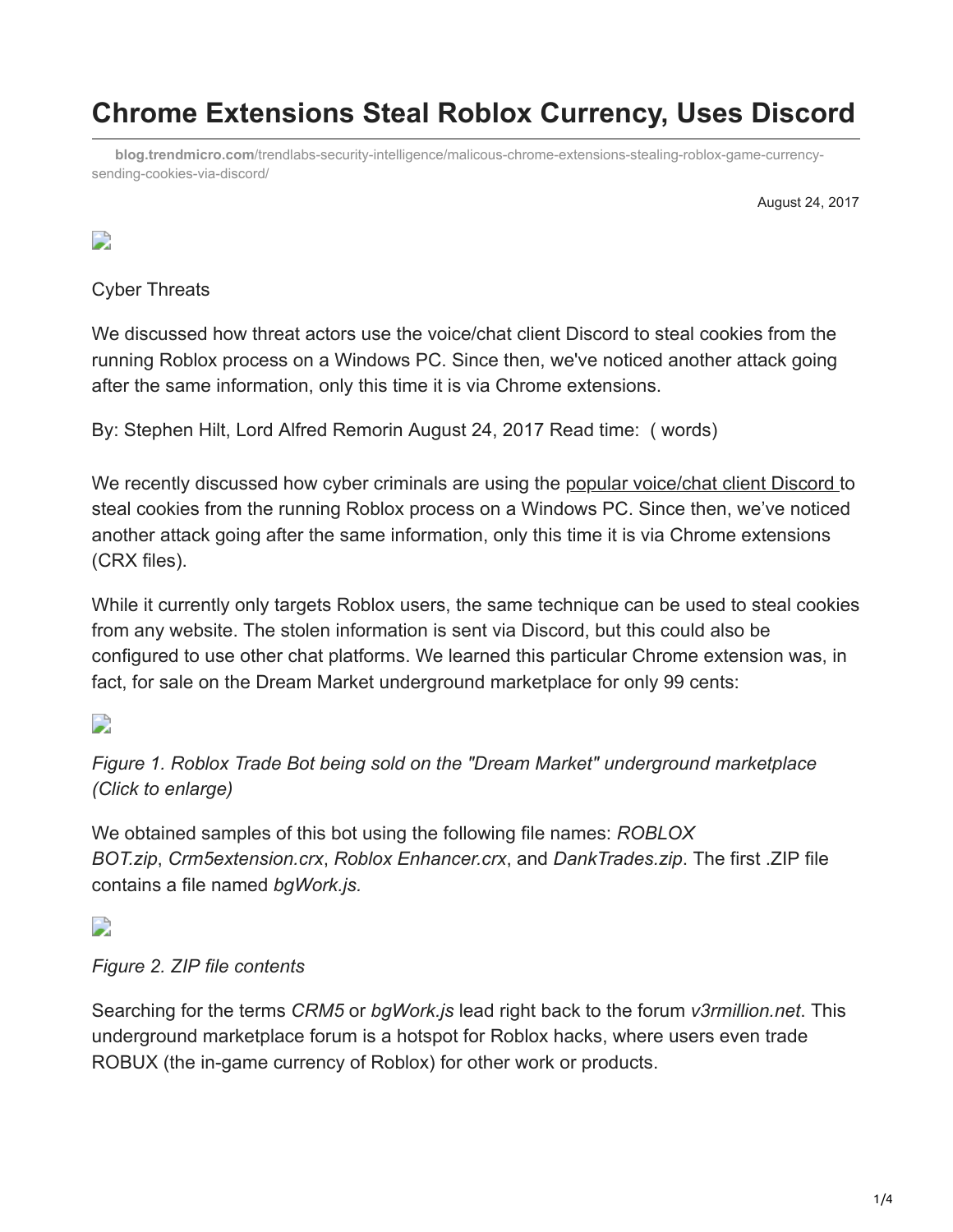Looking into *bgWork.js,* there is a configured Discord webhook that sends out the stolen Roblox cookie via the Discord API when installed. In this case, the example shows that the extension is called a Trade Bot and claims to be a RAP (Recent Average Price) Value assistant that can help you trade your ROBUX for something else. This extension doesn't do that; it will only send a stolen cookie to a Discord channel, leaving the user with nothing in return.

# $\overline{\phantom{a}}$

## *Figure 3. Title and message of the malicious extension (Click to enlarge)*

*bgWork.js* will send the message via Discord using a predefined webhook, which could also [be changed to use any of the other chat platforms discussed in our paper titled](https://www.trendmicro.com/vinfo/us/security/news/cybercrime-and-digital-threats/how-new-chat-platforms-abused-by-cybercriminals) *How New Chat Platforms Can Be Abused by Cybercriminals*.

D

## *Figure 4. Code sending stolen cookie via Discord (Click to enlarge)*

The extension also sets up an alarm that will trigger an event every 15 minutes. This event will send the stolen cookie (again) through the Discord API. These alarms ensure that the updated cookie is constantly uploaded to the attacker.

D

### *Figure 5. Alarm set for every 15 minutes*

At the beginning of the *bgWork.js* file (where the variables are configured), the attacker can change their webhook URL, or the cookie they want to steal. This means that this could be used to steal *any* cookie that is in the web browser; this capability is new to this version.

 $\overline{\phantom{a}}$ 

# *Figure 6. Code for configuring cookie to steal and Discord API (Click to enlarge)*

Because CRX files are just ZIP files with a different extension, the malware can be easily reconfigured to steal the cookies from any website besides Roblox. Changing the extension's *manifest.json* file will allow for its properties to be changed (such as its name and description), making it more likely for an unsuspecting user to fall victim to this attack.

 $\mathbf{L}$ 

### *Figure 7. manifest.json file of Chrome extension (Click to enlarge)*

Unless a user looks into the extension's code, it looks benign. It may run for a long period of time, allowing an attacker to steal ROBUX repeatedly if the victim keeps purchasing or acquiring new ROBUX. All it takes is one time running the extension for the ROBUX cookie to be stolen and sent to the actor.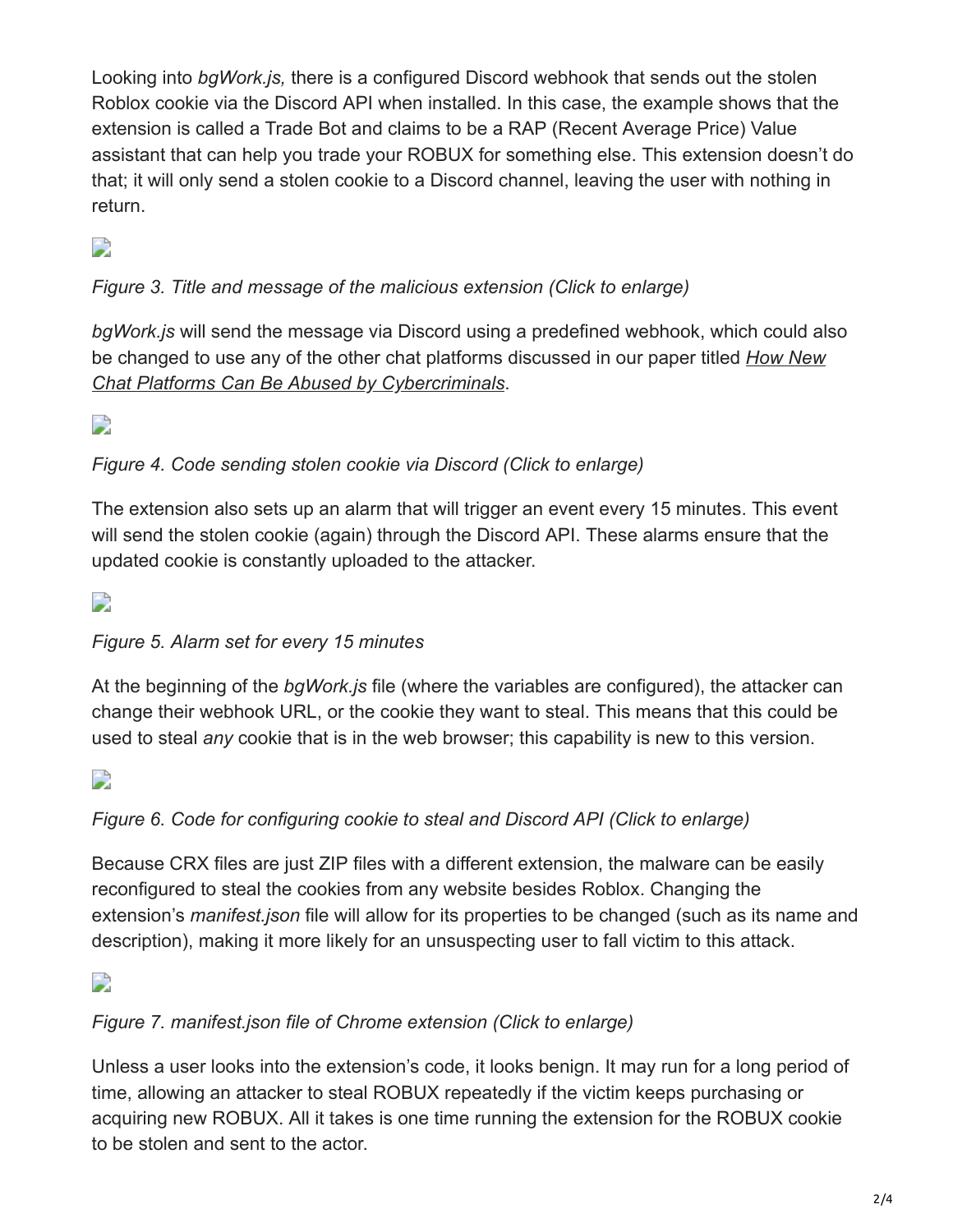D

*Figure 8. Roblox Trade Assist extension installed in Google Chrome (Click to enlarge)*

The extension sends the Roblox cookie to a Discord channel like the previous malware, as seen below. We modified the code to send it to a Discord channel of our choice:

# D

*Figure 9. Cookies sent to Discord (Click to enlarge)*

Unlike previous versions of Roblox cookie stealers like [TSPY\\_RAPID.A](https://www.trendmicro.com/vinfo/tmr/?/us/threat-encyclopedia/malware/tspy_rapid.a) and TSPY\_RAPID.D that were compiled using C#, this particular malware will also work on Macintosh computers.

# $\overline{\phantom{a}}$

*Figure 10. Roblox Trade Assist extension installed in Google Chrome on an OS X system (Click to enlarge)*

The version we found required the user to manually install the extension into his Chrome browser, which required Developer Mode to be turned on. We wondered if any of these trade bots made it into the official Chrome web store, and found that they did:

 $\Box$ 

*Figure 11. Roblox Trade Bot extensions in the Chrome web store (Click to enlarge)*

Checking the reviews for these add-ons, we saw that some users complained that these were stealing ROBUX. One reviewer even stated it steals the whole Roblox account.

 $\Box$ 

*Figure 12. Reviews of Roblox Trade Bot (Click to enlarge)*

We looked at all the Roblox trade bots that were listed in the web store, and found that all of these were malicious; they would send your cookies to a remote Discord webhook. One of them, once installed, even shares the same icon as the malicious extension that was discussed earlier.

 $\Box$ 

*Figure 13. Malicious Chrome extension with TRADE icon (Click to enlarge)*

This shows that even extensions inside the Chrome web store can be malicious and steal ROBUX from user accounts.

D

*Figure 14. Contents of ROBLAX Trade/Snipe BOT extension's bgwork.js file (Click to enlarge)*